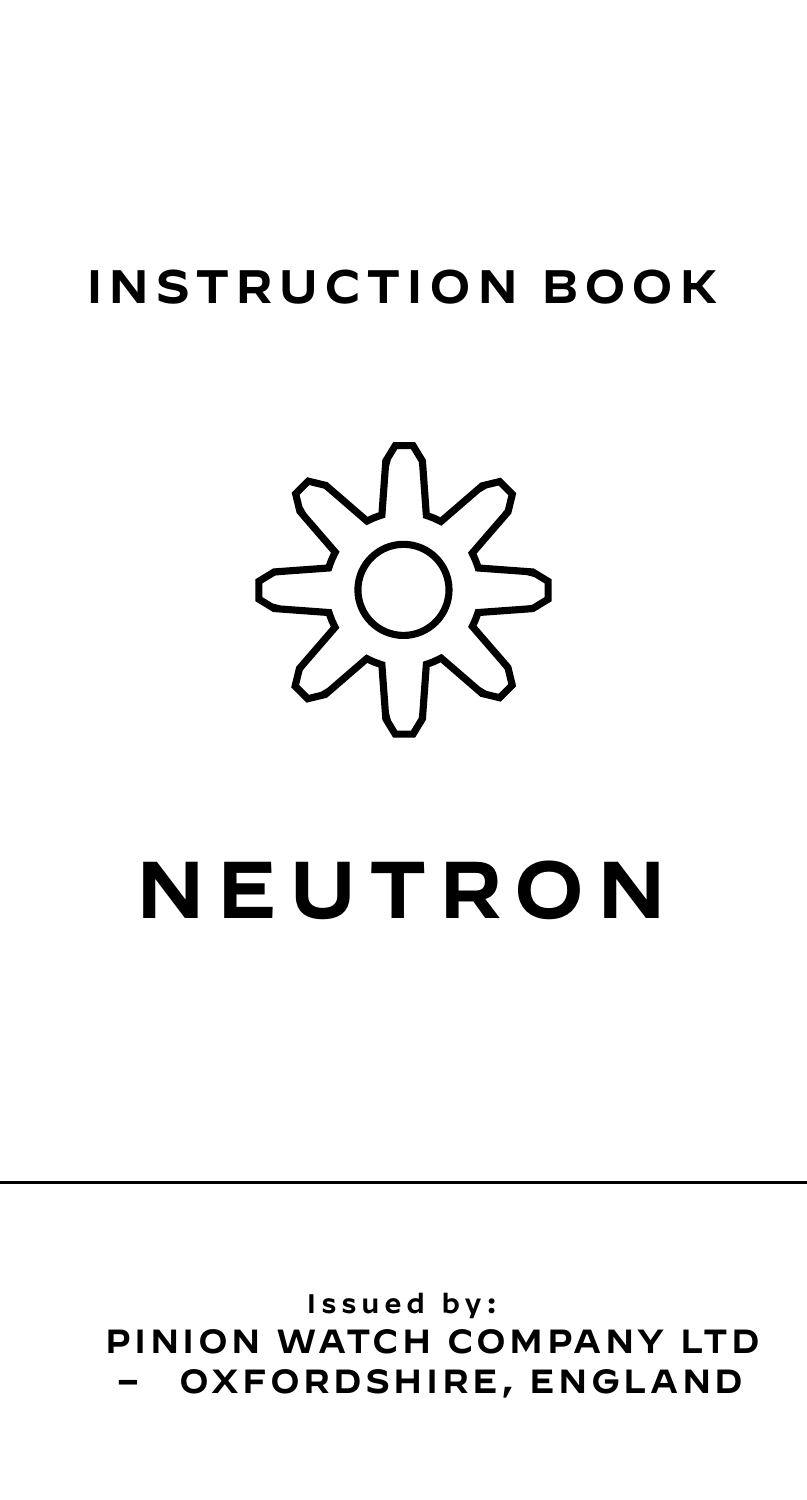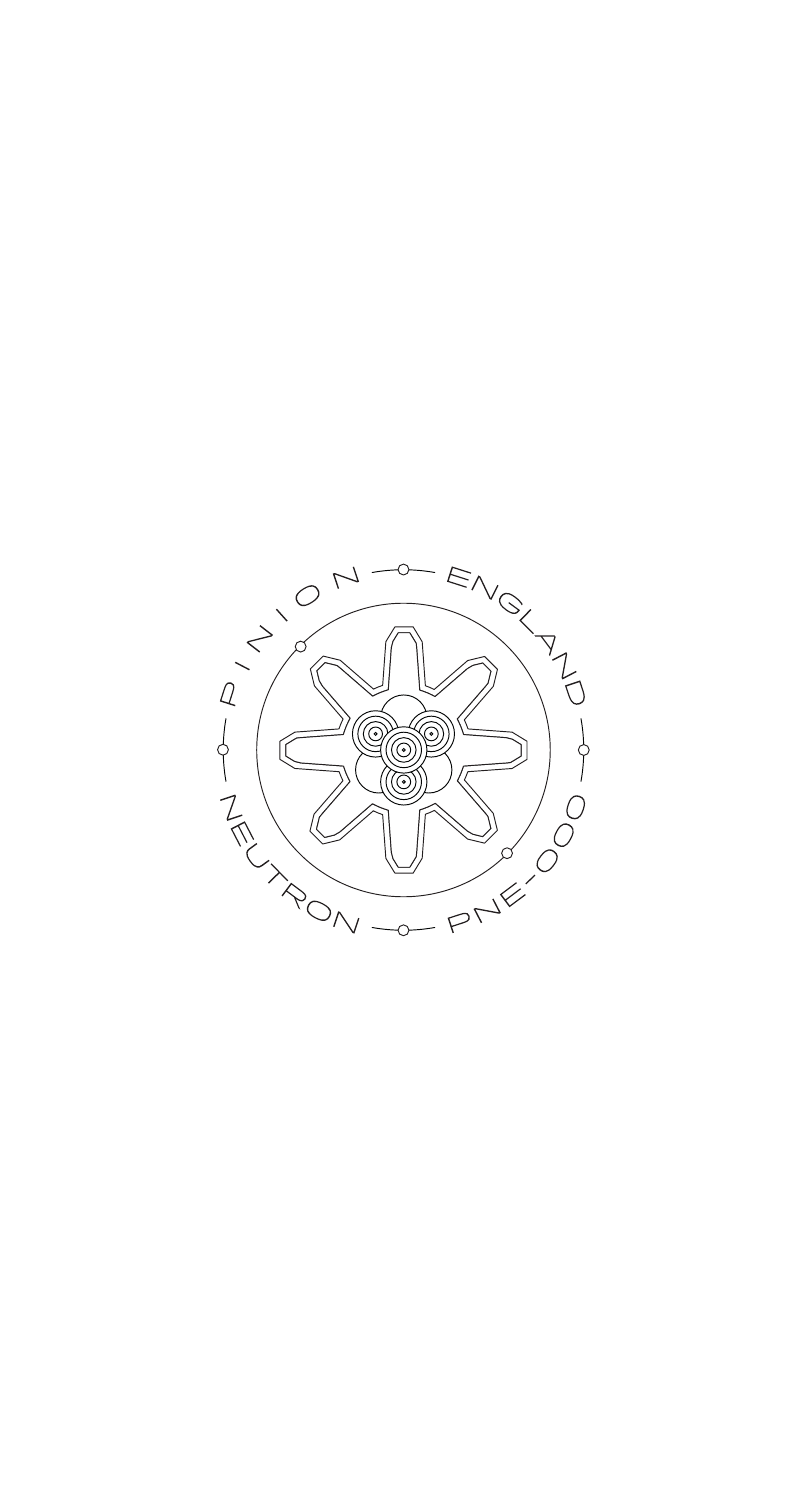

# PINIONWATCHES.COM

Version 1.0 - April 2022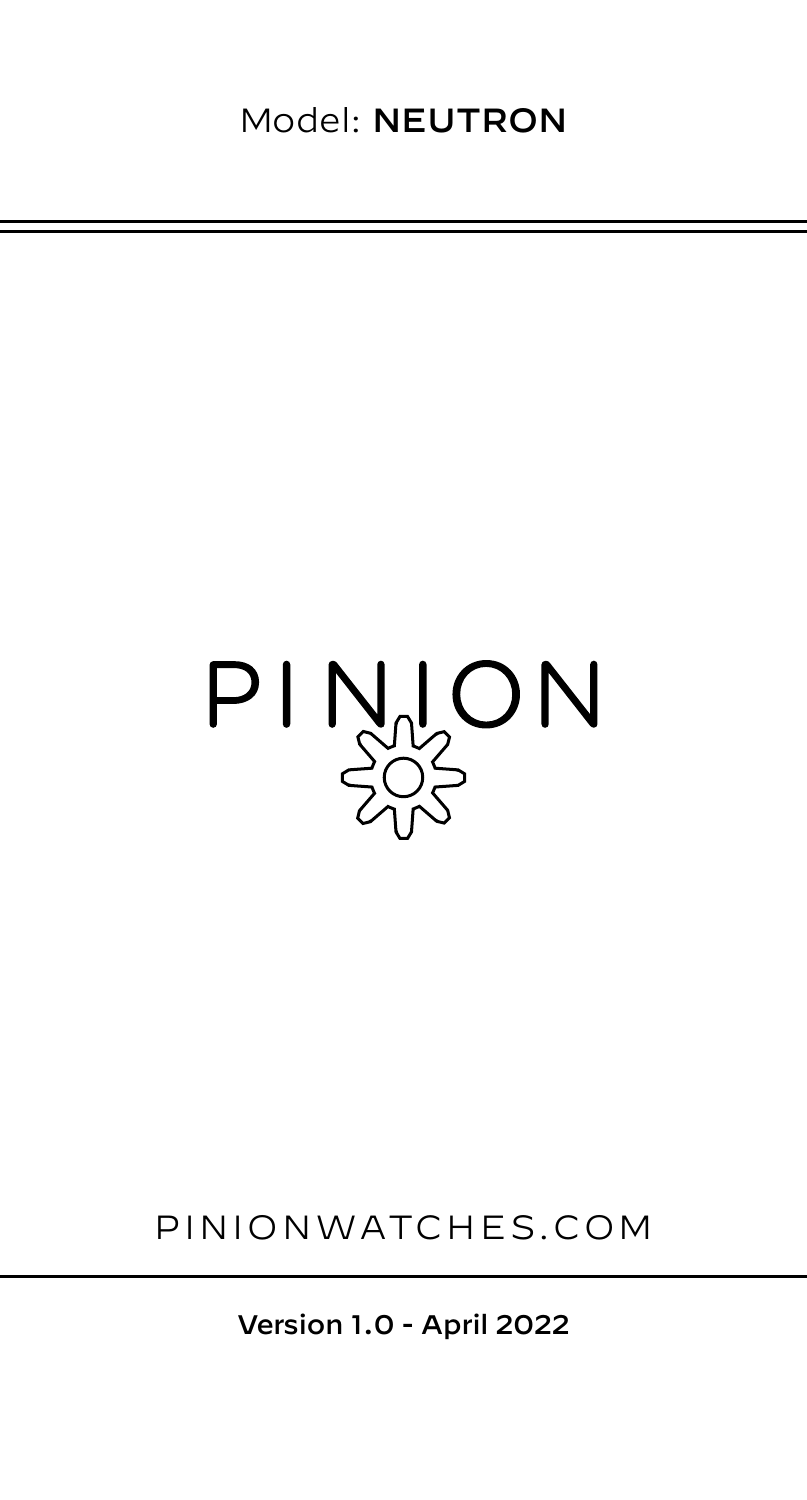# INSTRUCTIONS



### **Follow the instructions to operate your watch.**

Please ensure you do not try to set the time in wet or humid conditions, and you push the crown back into correct position once you have completed your adjustments.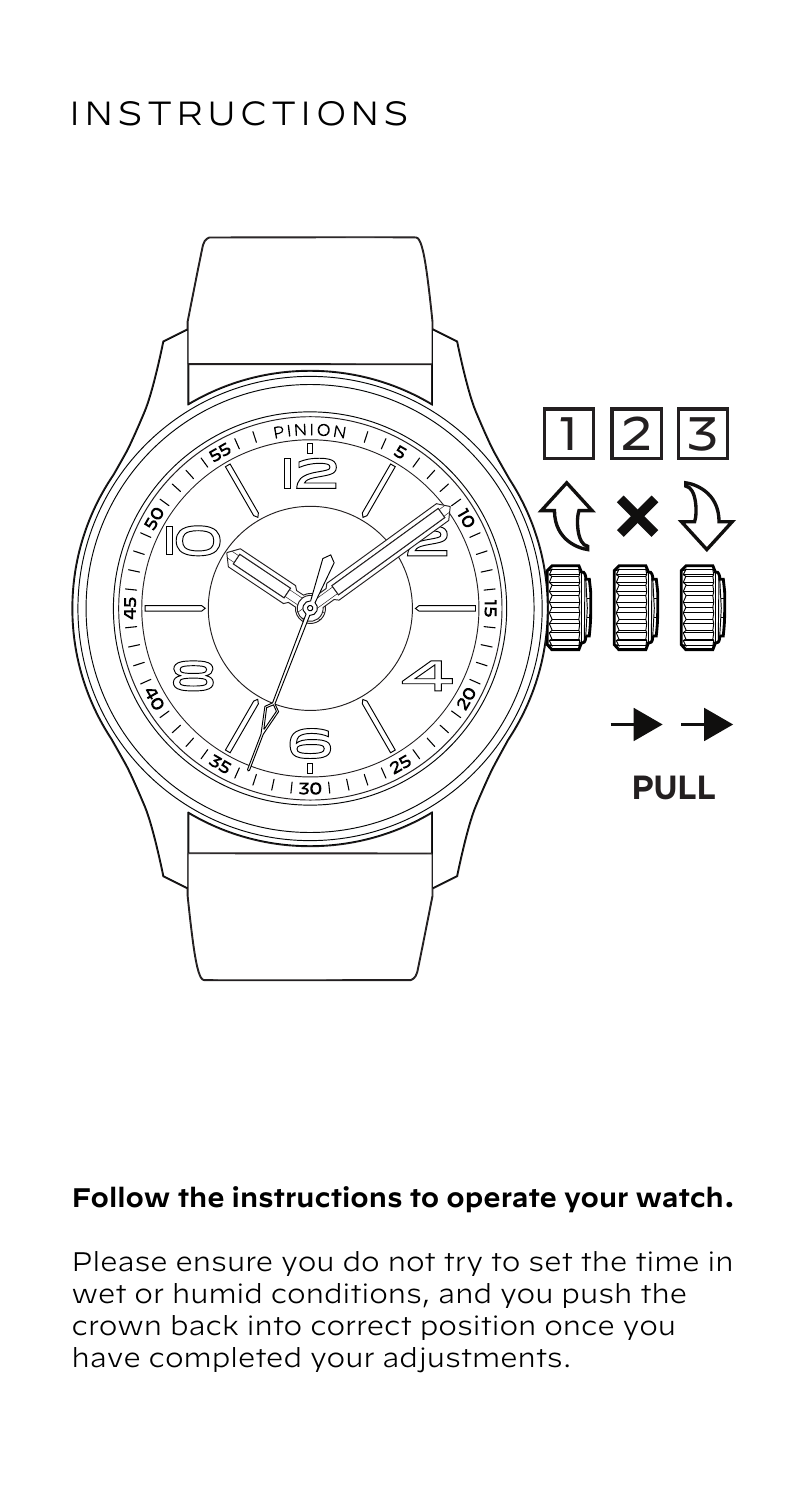#### Position 1 1

This watch has a push-down crown and will wind itself automatically when worn. If the watch has stopped running, it is recommended to wind the watch by turning the crown clockwise for approx. 40 turns (40 seconds) prior to wearing.



# 2 Position 2

This position is not used as there is no date display, but the crown position is still present.

Please ensure that you only use positions (1) to manually wind and (3) to set the time.



# $\overline{\mathsf{3}}$  Position 3

Pulling the crown into the position (3) will stop the seconds hand so that time can be set by moving the crown counter-clockwise to adjust the hands.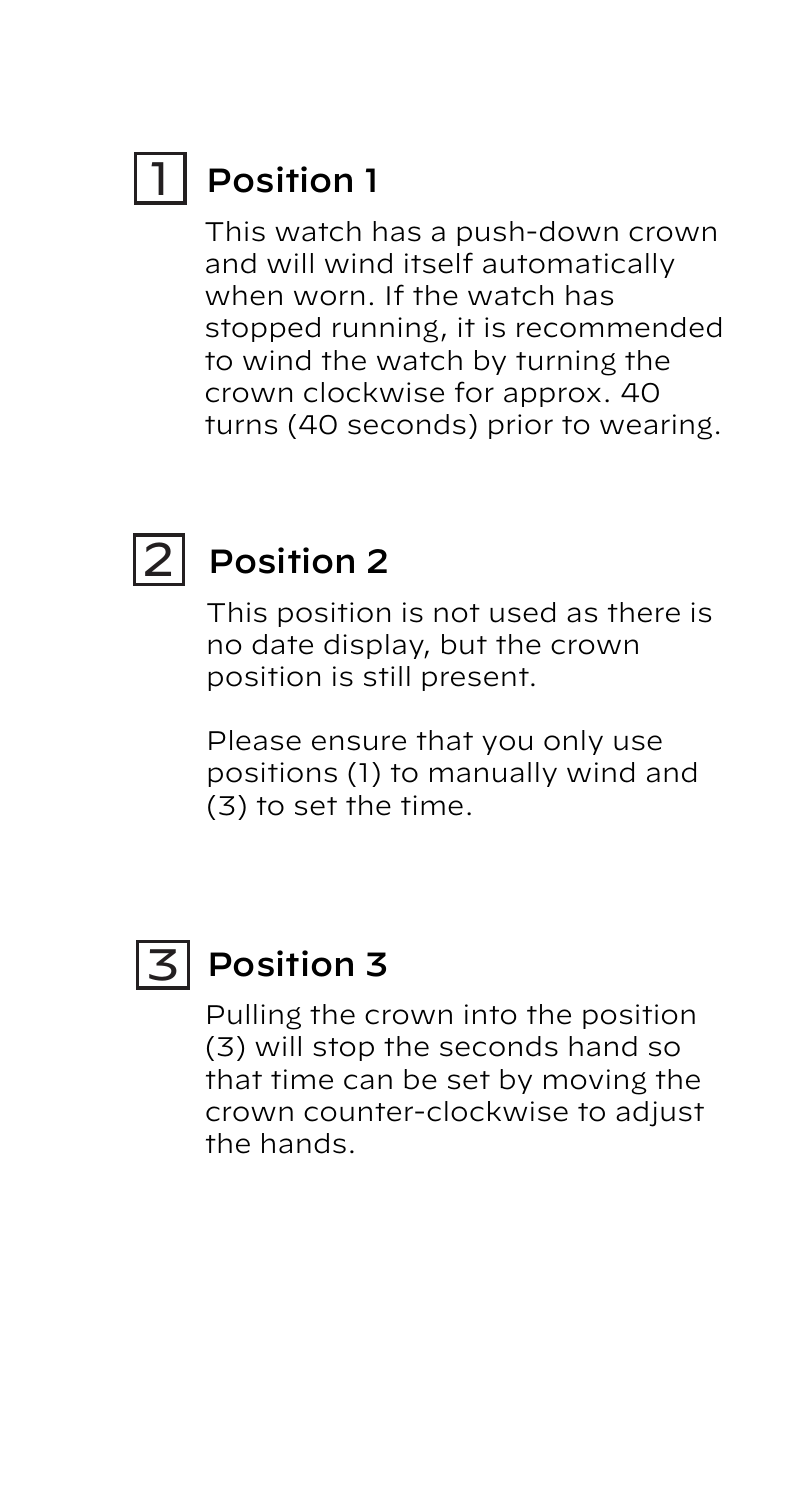# WATCH CARE

**Your watch has been engineered to be highly robust and with the correct care will last for many years. Please ensure that you follow the tips below when caring for your watch.**

#### **Cleaning**

To clean your watch case and sapphire crystal use water with mild soap and a soft cloth.

#### **Water resistance**

Ensure the crown is pushed in all the way before any contact with water. Do not pull the crown out to adjust the time or date when the watch is submerged in water or if you are in a very humid environment.

#### **Sea water**

If your watch has been in sea water, then afterwards, wash the watch with fresh water.

#### **Shock resistance**

The watch and movement have been engineered to be robust, however try and avoid any heavy shocks to the watch. This includes any sports such as golf which can cause damage to the automatic movement if worn whilst playing over a long time period.

#### **Magnetic fields**

Avoid placing the watch near items which may contain magnetic fields (i.e., loudspeakers) as this may cause the watch to run incorrectly and require it to be demagnetized.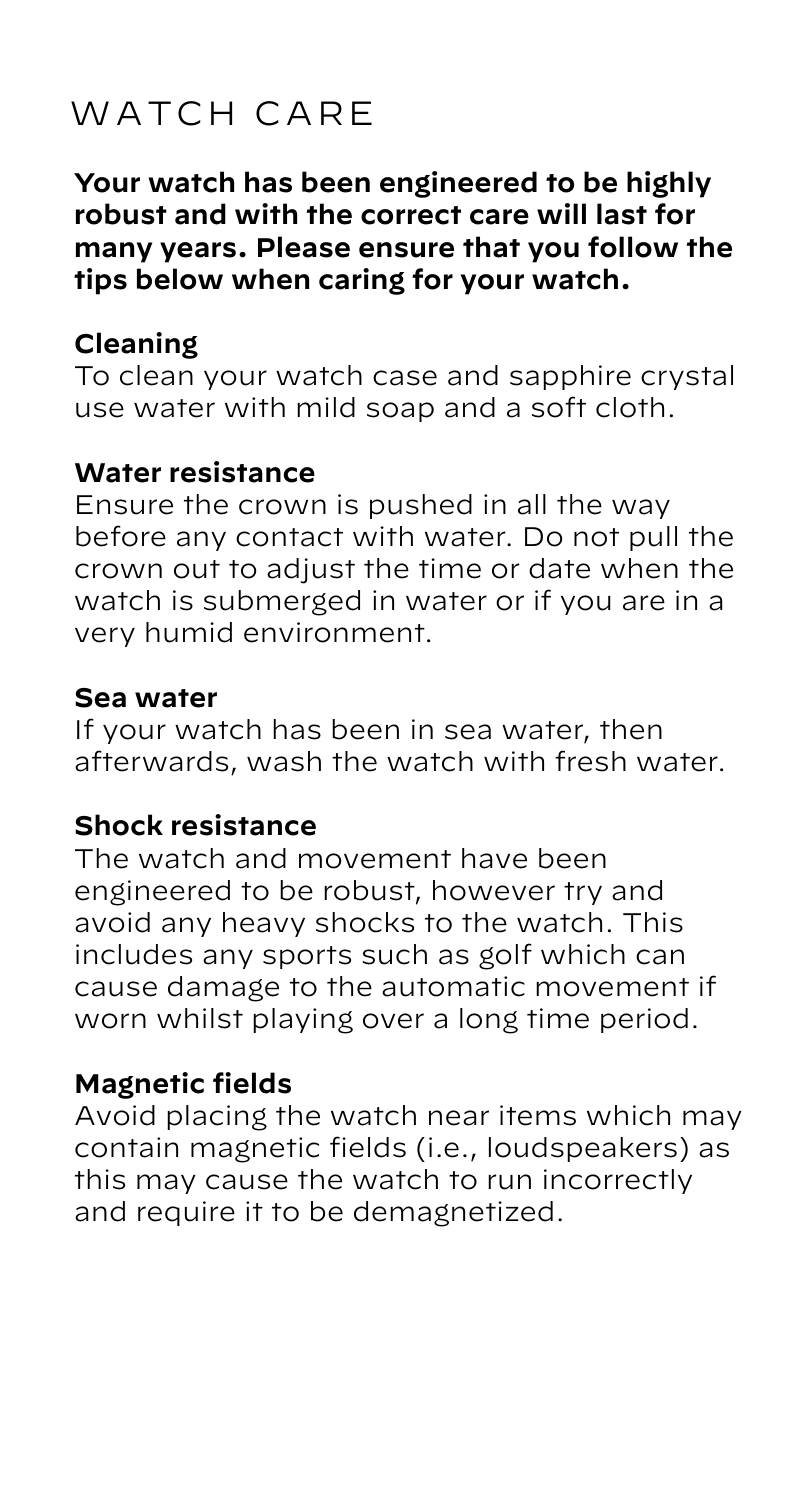# 24-MONTH WARRANTY

**Your watch is warranted by Pinion Watch Company Ltd for a period of twenty-four (24) months from the date of purchase.**

#### **The warranty covers –**

Material and manufacturing defects which may exist at the time of purchase, and during the warranty period, you have the right to have any defect repaired free of charge.

#### **The warranty does not cover –**

Normal wear and tear and aging (e.g., any colour change, or scratches made to any parts of the watch).

Any damage from accidents, abnormal use or incorrect use of the watch. This includes damage to the movement.

The watch being opened, altered or repaired by a non-authorised person.

**More information & contact details online –**

pinionwatches.com/warranty

# SERVICING & REPAIRS

It is recommended you service your Pinion watch every 3-5 years to ensure that essential maintenance can be carried out and that any worn parts such as gaskets (to retain water resistance) can be replaced.

### **More information online –**

pinionwatches.com/servicing

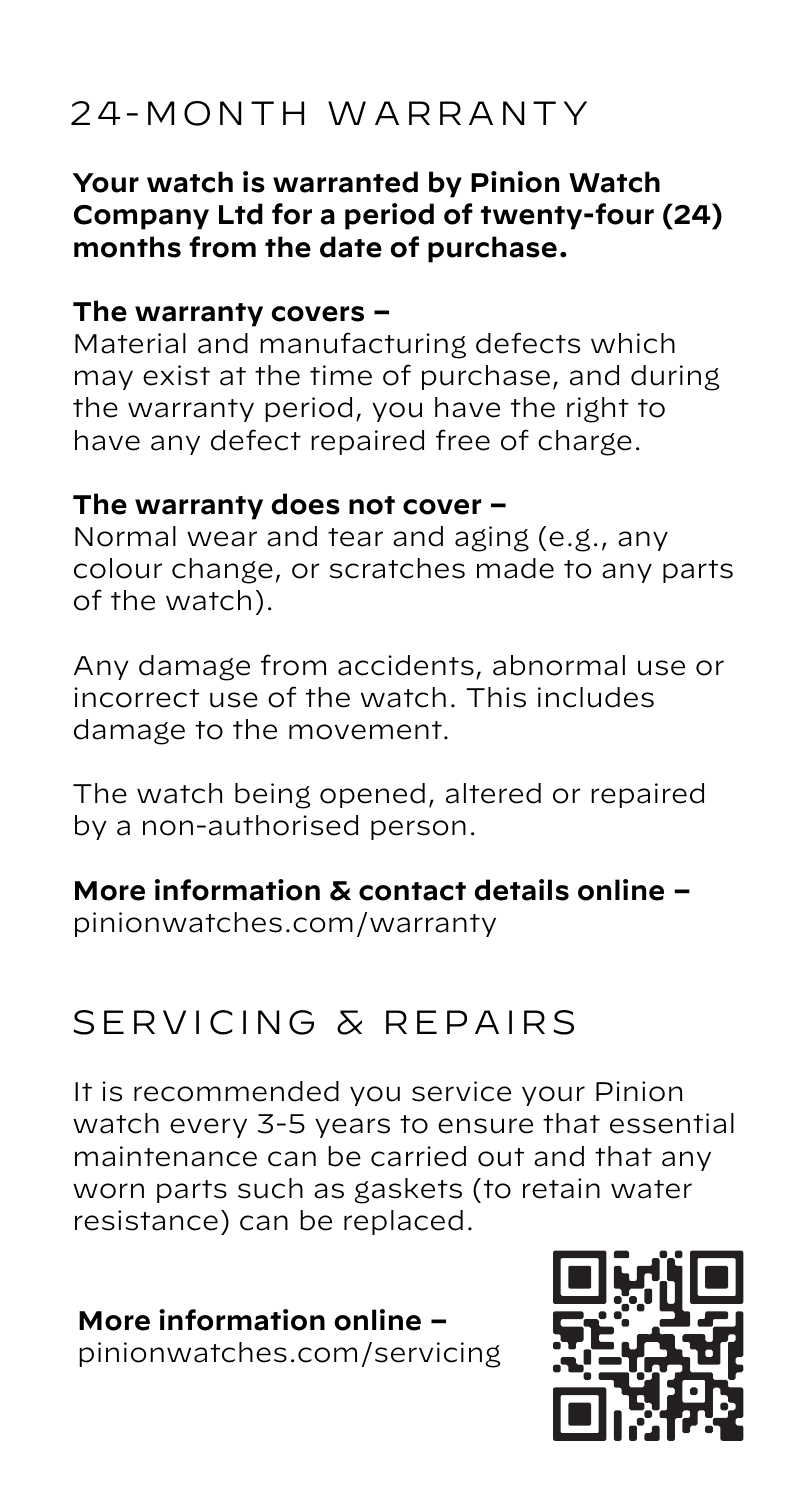# TECHNICAL SPECIFICATIONS

### **FUNCTIONS**

Time in hours, minutes, seconds. Hacking seconds feature.

### **MOVEMENT**

Automatic Swiss made ETA 2824-2. 25 Jewels. Frequency: 28,800 vibrations per hour. 38 hour power reserve.

### **CASE**

Stainless steel. Brushed finish. ø38mm Stainless steel crown with Pinion motif. Solid steel case back, engraved and numbered.

## **GLASS**

Domed sapphire crystal with anti-reflective coating (inside only).

### **DIAL**

Electroplated with brushed finish. Polished applied numerals. Printed with Swiss Superluminova® coating 'Old Radium'.

### **HANDS**

Coated brass hands with Swiss Superluminova® coating (hour, minutes, seconds).

### **WATER RESISTANCE**

10 ATM, 100 metres.

### **STRAP**

20mm strap with 18mm Pinion steel buckle.